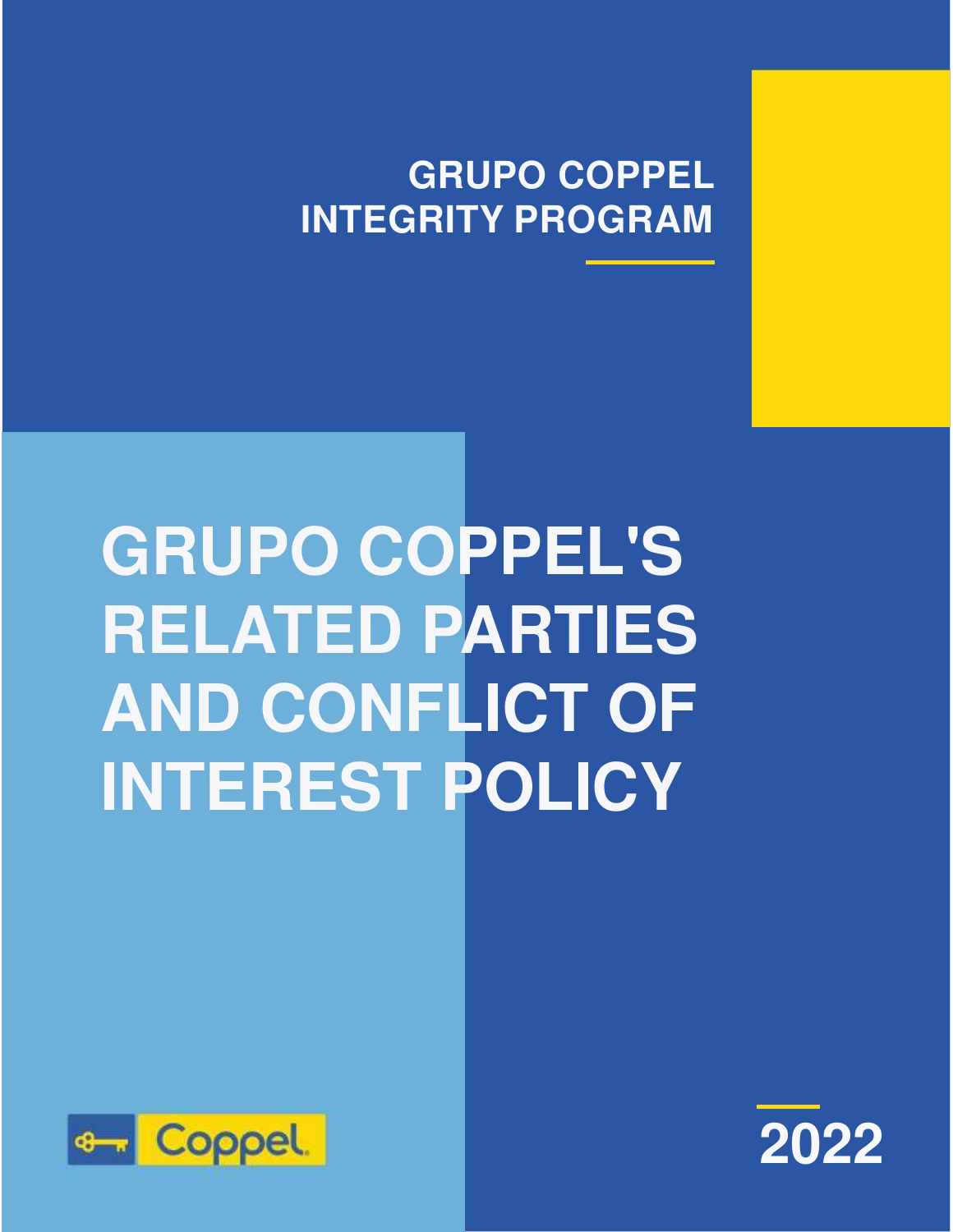### **GRUPO COPPEL'S RELATED PARTIES AND CONFLICT OF INTEREST POLICY**

This policy establishes the guidelines for Shareholders, Board Members, Directors or Employees related to companies or persons who provide services or sell products to the companies that constitute Grupo Coppel.



A related party is defined as:

• An individual, or legal entity that has among its Shareholders, Board Members or Directors, a person with a relationship of consanguinity or affinity up to the 4th degree with the Board Members, Directors or Shareholders of Grupo Coppel.

For BanCoppel, consanguinity and affinity in a straight line in the 1st degree, in a collateral line in the 2nd degree, civil, or any other situation similar to the above is applicable.

A legal entity in which any of the companies, Shareholders, Board Members, Directors of Grupo Coppel, or their relatives by affinity or consanguinity up to the 4th degree who exercise control over the Administration or decision making or any other situation related to the above.

Conflicts of interest arise when the Shareholders or Directors of Grupo Coppel have personal interests that influence or may influence the performance of their duties when establishing a business relationship with a Related Party.



- The selection of suppliers must be carried out within the process of free competition and market conditions, always pursuing to acquire quality services or products at the best price, in order to improve Grupo Coppel's competitivenes.
- Any operation intended to be carried out with a supplier that is a Related Party of Grupo Coppel must be informed prior to its hiring through the established process.
- Grupo Coppel must acquire products and services without intermediary; therefore, it is forbidden for a Shareholder, Board Member, Director, Employee or family member of these in accordance with the aforementioned degree of affinity or consanguinity, to be a commission agent, broker or intermediary.